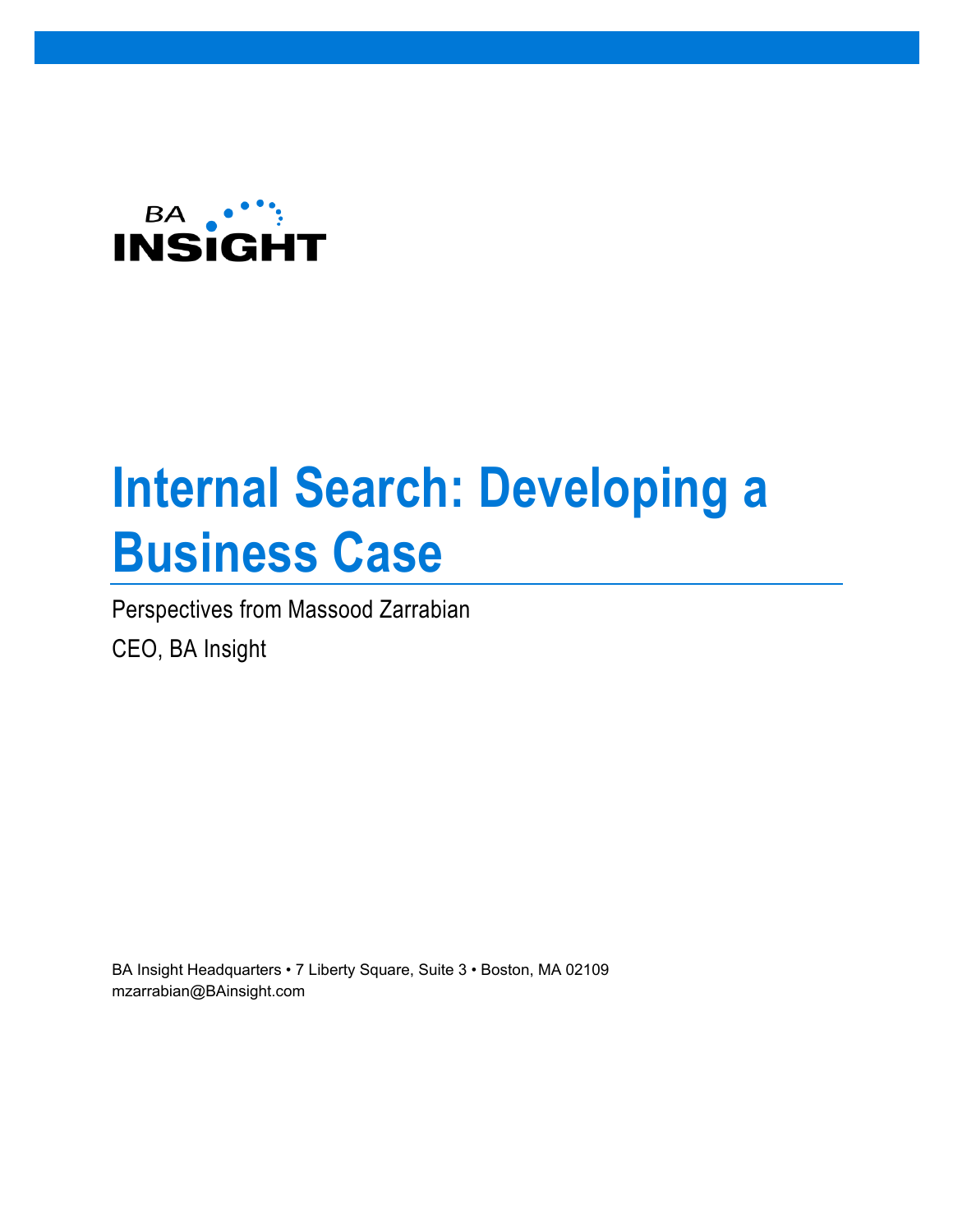#### **Introduction**

Search is foundational to a wide variety of experiences. The ability to instantly find relevant information and gain insights in large amounts of data from a variety of sources is key to organizational productivity. The data that organizations accumulate contain key insights that make the organizations more productive and effective. Enterprise search is the key that unlocks insight from data.

The reasons we search remain constant: we are looking for insight, information, and answers. Today, what we search for has grown to include a rapidly increasing amount of structured and unstructured data from a multitude of sources including databases, websites, applications, and file shares.

Google has taught us how useful and powerful search can be, but it has also given employees high expectations for simplicity and ease of use, to the degree that the phrase "Google it" is now a part of our everyday language.

Historically it has been difficult to meet these expectations, but when they are met, users are more engaged and productive, creating measurable returns on the investments in search.

Effective search is crucial for today's knowledge workers to be successful in their roles. Multiple trends are increasing the demand to implement or improve internal search:

- **User demand for information.** Over the last two decades, technology trends such as social networking, machine learning-driven personalization, natural language, and mobile computing have revolutionized our internet experiences. Both business users and consumers have grown accustomed to on-demand functionality. Users expect to find information fast, even as data volumes have skyrocketed and the pace of change has accelerated.
- **Increasing complexity in enterprise IT**. While the volume of different types of data within and outside of the enterprise is exponentially increasing, the complexity of enterprise IT environments is also dramatically increasing. At the same time, IT departments have to respond faster than ever before to issues such as security breaches, application performance degradation, and system outages. Search makes it possible to derive insight for many use cases across large and disparate IT environments.
- **Increasing supply of unstructured content.** The volume, velocity, variety, and value of unstructured content in today's digital world are rapidly increasing. Enterprises are using a growing number of specialized systems to improve productivity within specific functions and/or business processes. This results in information being trapped in those systems and therefore unavailable to others, leading to decreased productivity, employee frustration, and duplication of efforts. It also creates a growing opportunity for internal search to identify relevant and valuable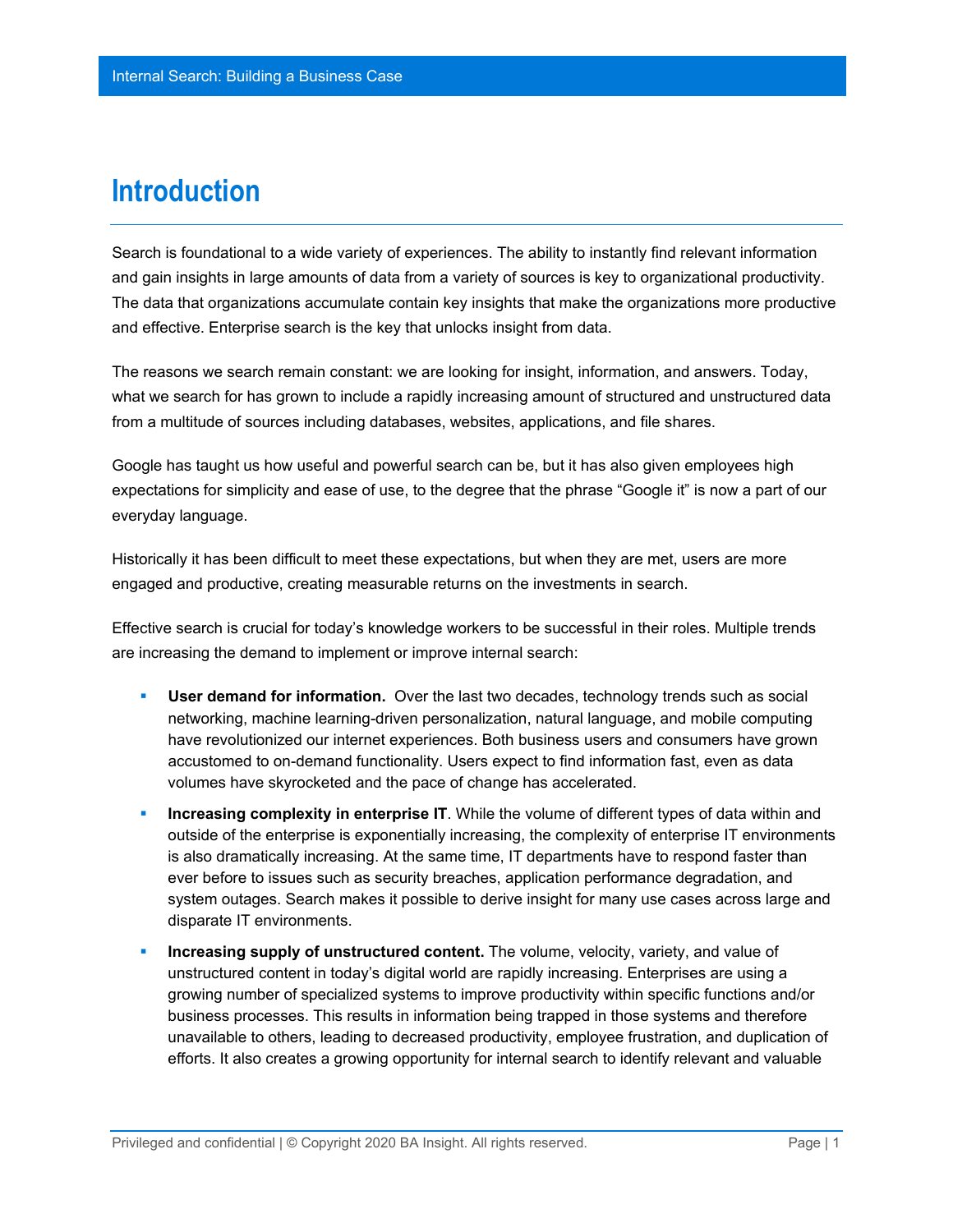information across an expanding variety of systems, making them available to a larger number of users.

### **Making a Business Case**

In the past, search solutions were not keeping pace with these trends, which made it difficult to make a business case for deploying them. The two greatest impediments were the following:

- Search implementations in the last decade have included large amounts of custom code, leading to increased costs of both implementation and ongoing support and maintenance. This necessitates very large expenditures.
- **Return on Investment (ROI) for internal search is measured through productivity improvements,** which historically has been considered soft ROI and therefore has not been enough to justify high investment costs.

However, in recent years much has changed, specifically on three very important fronts:

- 1. New technologies have reduced implementation costs by eliminating customizations. These software-driven solutions provide modular products that enable phased deployments, which provides cost and implementation scalability. This low-to-no customization approach has decreased implementation costs by factors of 2-4X, and even more so if existing infrastructure is utilized. Furthermore, this software-centric approach results in low support and maintenance costs and provides continuous improvements as vendors offer additional functionality as part of their release cycles.
- 2. Organizations have begun to recognize and quantify ROI beyond simple productivity gains. The critical driver of this are studies that prove that employee engagement drives both top and bottom-line growth. This has spurred the ideas behind a new approach, typically referred to as Return on Value (ROV), which is described in more detail below.
- 3. Until recently, digital transformation investments have been customer-facing, with a focus on the integration of digital technology into all areas of a business, resulting in fundamental changes to how businesses operate and deliver value to customers. It is now recognized that customerfacing digital transformation ideas can also be extremely valuable if they are extended to be employee facing too. Key benefits are:
	- a. Empowering Employees. Providing the autonomy and tools they need to do their jobs successfully. An Altimeter group study revealed that one of the highest ranked benefits of digital transformation for organizations included a positive impact on employee morale, with "37% of respondents stating that, after increased market share, employee engagement was the next big return."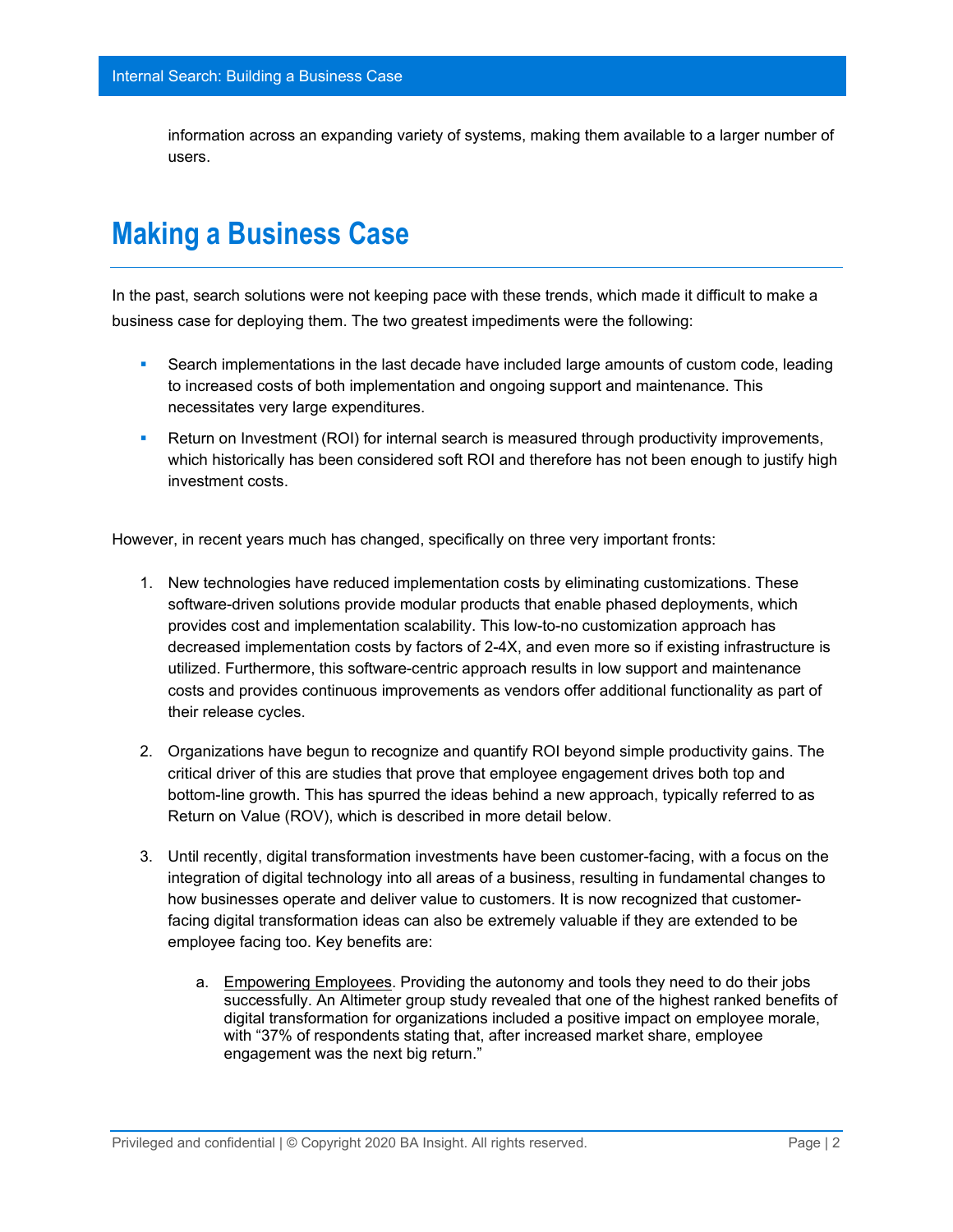b. Breaking Down Barriers. Jim DuBois, Corporate Vice President and Chief Information Officer at Microsoft stated, "Knowledge and insight exist inside your infrastructure; it's just waiting to be found. By securely breaking down information barriers we'll understand and learn how everyone in the company uses their time and help maximize the impact of our workforce.

No digital transformation initiative succeeds if it doesn't include internal search, which is a fraction of the total cost, but potentially the cornerstone of its success.

#### **ROI Overview**

Generally, ROI is about reducing operational costs or improving productivity.

The ROI measurement for internal search is based on the time saved finding the information required to do one's job.

To start with, let's review a few research-based statistics around how much time is actually being *wasted* across organizations as employees struggle to find the information they need to effectively do their jobs. According to IDC:

- 36% of a knowledge worker's day is spent looking for and consolidating information that is spread across a variety of systems.
- 61% of these workers regularly access four or more systems to find the information they need to do their jobs
- Nearly 15% need to access eleven or more systems
- Despite all of this searching, only 56% even find the information they are seeking.

Now let's try to do some basic calculations on this system by system (similar to going store by store in search of what you need) by using a simple approach to illustrate efficiency/productivity gains:

- Let's assume that each employee saves 15 minutes a day when he/she is looking for information. For a 1,000 person organization the savings equate to:
	- i. 15,000 minutes per day (250 hrs/day)
	- ii. 75,000 minutes per week (1,250 hrs/week.)
	- iii. Assuming 50 weeks per year, approximately 3,750,000 minutes per year (62,500 hrs.)
	- iv. This equates to \$3.125 million wasted per year
		- $\circ$  Calculation assumes an average employee cost of \$50 / hour  $$ assuming per employee loaded costs of \$100K per year.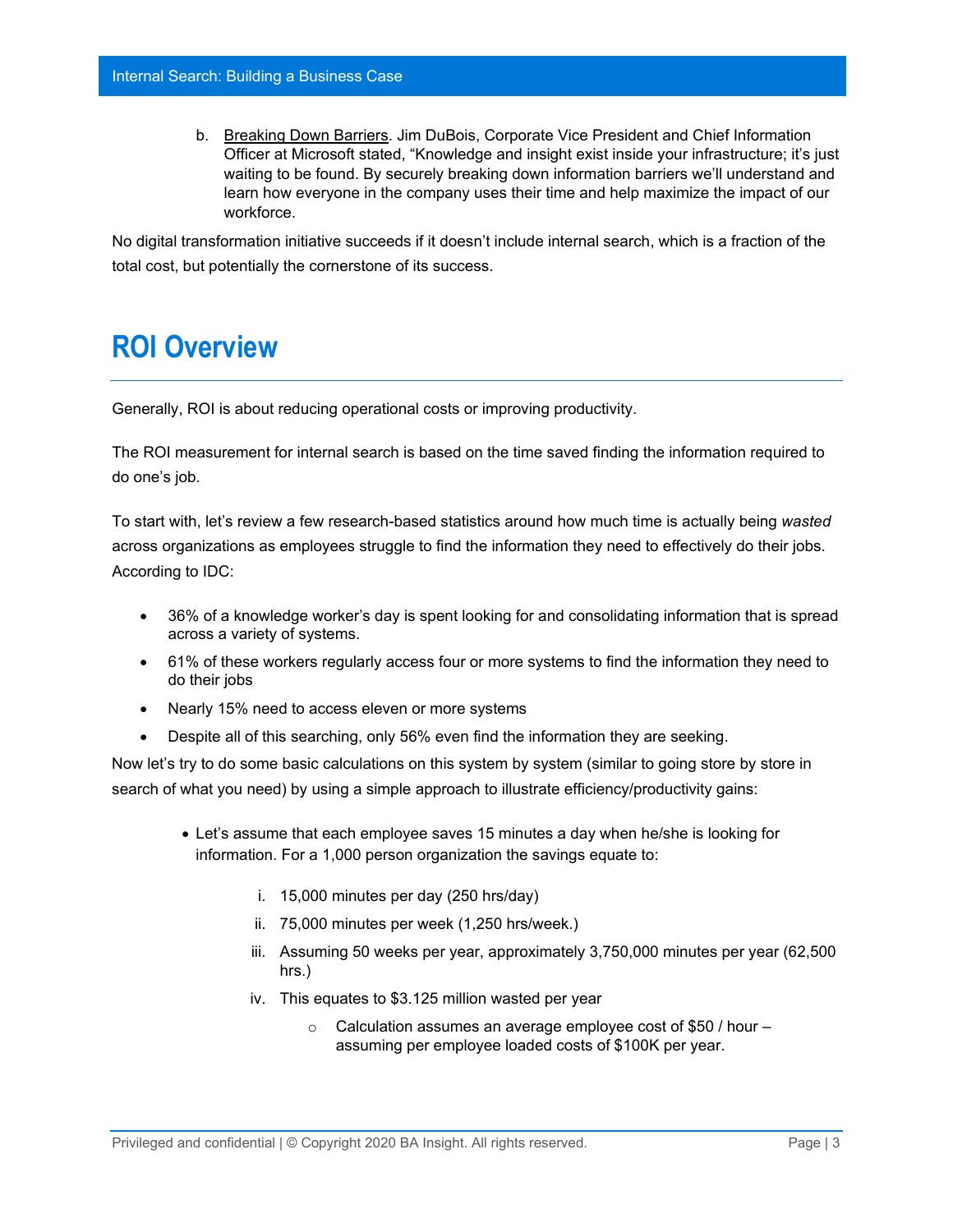- v. And let us not forget the frustration this process causes employees, especially since in half of these cases they don't even find what they need. Even if they do eventually find the information they are seeking, is this the kind of employee experience we want?
- You could easily calculate the potential impact on efficiency by using your own assumptions based on the above framework.

We could also use a more sophisticated model by using different savings for different functions. For example:

- 1. Sales and support teams are heavy users who average *x* searches per week.
- 2. Finance staff are light users and search much less frequently.

As simple as this seems, the reality is that measuring ROI for internal search can be difficult for several reasons:

- **We don't have an accurate way to measure the amount of time our employees spend searching** for information and expertise.
- We don't have a good grasp of our knowledge workers' productivity.
- **Factors such as duplication of work are measured in manufacturing and other process-driven** activities, but are rarely acknowledged in knowledge industries. Enterprise search can enable increased reuse of content (such as PowerPoint slides or customer presentations) by making it easier for employees to find similar documents, eliminating duplicate work efforts.
- The savings from being able to leverage existing, legacy systems (such as Lotus Notes or Documentum) versus replacing or migrating them are not accounted for.

You could also determine ROI by looking at specific business use cases for internal search. For instance:

- An organization can use search to implement an information portal that improves the overall efficiency and effectiveness of customer service. This is achieved through reduced call times and call volumes by giving self-service access to customers to solve their issues or obtain the status of an issue. Support personnel could use this same portal – likely with access to information not available to customers – to ensure that customer questions are answered correctly the first time. This same concept can apply to an IT help desk.
- Each time sales professionals call customers or prospects, they must be prepared to answer a host of questions. With a diverse set of complex products and services to sell, sales professionals often rely on many forms of dispersed knowledge assets and the expertise of their distributed colleagues for the support needed to move the sales process forward.
	- − Providing sales staff with access to enterprise information can help shrink the sales cycle, improve prospects' satisfaction, and potentially differentiate account executives from competitors. This can lead to a significant return in increased product sales and overall customer satisfaction.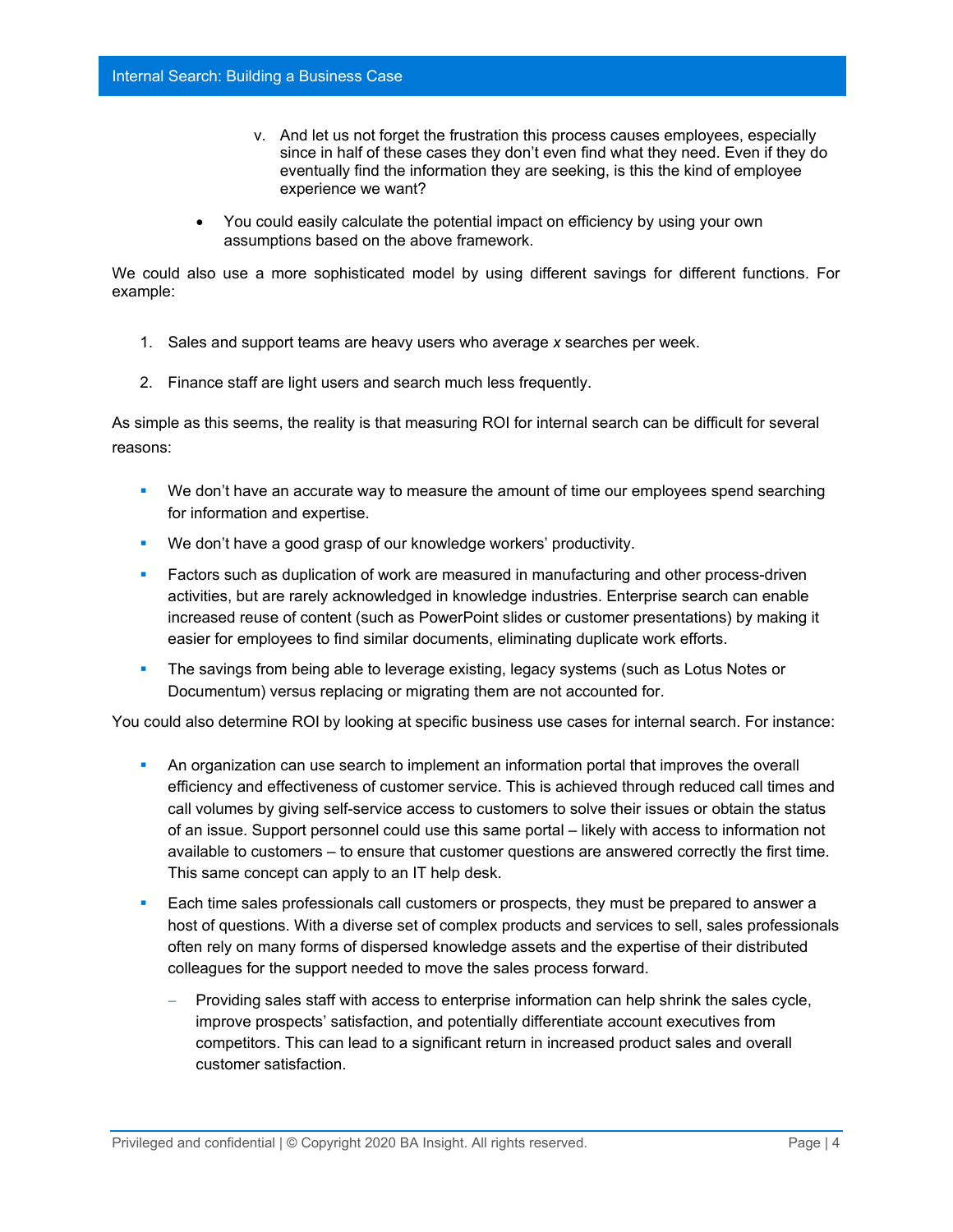R&D and engineering organizations can use search to find critical information to help innovate, reduce duplication, and get products to market more quickly.

### **ROV Overview**

Given the challenges of measuring ROI and the inaccuracy of the methods used historically (time saved per employee times number of employees), we have to find a more accurate way to measure return on investment. Our customers have found Return on Value (ROV) a better measure to capture the return on their search investments. ROV focuses on the return that comes from having more engaged employees.

If we think about employees as customers and apply the same ideas and techniques used for customer engagement to employees, then we can have a meaningful and positive impact on them. Engaged employees are:

- **Passionate about their jobs**
- **Committed to the organization**
- **Put discretionary effort into what they do every day**

Internal search can act as a facilitator, so "you only look one place" (YOLOP) to find the information you need to do your job. YOLOP can address many of the productivity issues employees are facing. It makes it EASY.

Some examples to consider for ROV are:

- **Increased employee satisfaction. Workers who can readily find the information they need to do** their jobs are naturally happier and more productive. Company image can only improve as workers present a more positive face to the world.
- **Increased customer satisfaction. Customers who interact with well-informed employees receive** the information they need more quickly and have a better overall customer experience.
- **Employee loyalty and commitment.** Employees who feel that their employer invests in their success exhibit a higher degree of loyalty than those who don't.
- **Employee engagement and contribution.** When employees are productive and happy, they contribute more and make the company a better place to work.
- **Decreased dependency on a few experts for information.** This enables those few experts to produce more rather than answer repetitive questions.

Leadership needs to realize that by making it easier for employees to find information, they are demonstrating a commitment to support and help their employees succeed. This results in more engaged